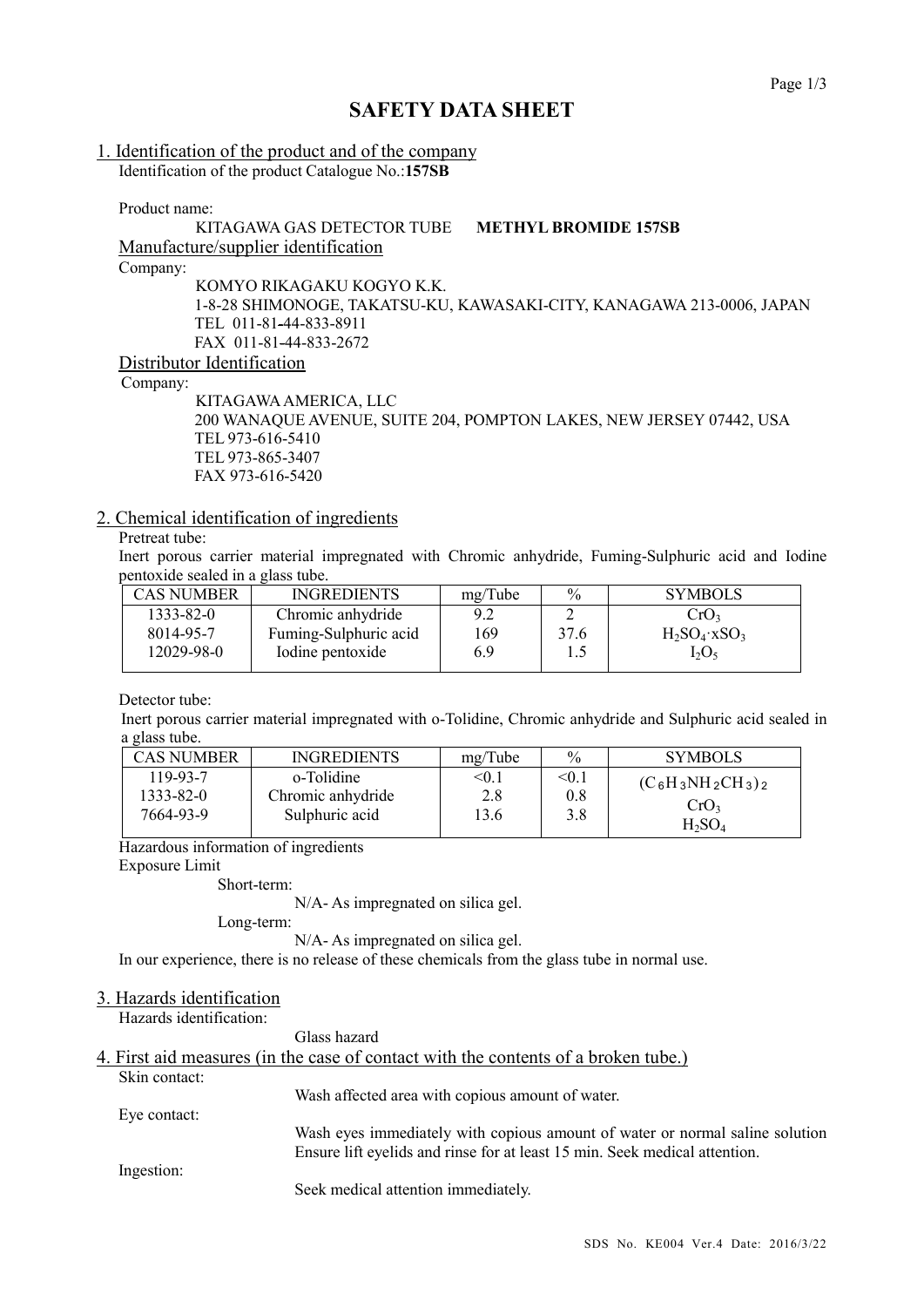| 5. Fire fighting measures                              |                                                                                                                                                                |  |  |
|--------------------------------------------------------|----------------------------------------------------------------------------------------------------------------------------------------------------------------|--|--|
| Flash point:                                           | Non-combustible                                                                                                                                                |  |  |
| Extinguishing media:                                   |                                                                                                                                                                |  |  |
| Special fire fighting Procedures:                      | All known extinguishants can be used.<br>None                                                                                                                  |  |  |
| Unusual fire & Explosion hazards:                      |                                                                                                                                                                |  |  |
|                                                        | Negligible fire hazard when exposed to heat or flame.                                                                                                          |  |  |
| 6. Accidental release measures<br>Personal protection: |                                                                                                                                                                |  |  |
|                                                        | Do not pick up broken glass with bare hands if the tube is broken. Cover with<br>inert absorbent such as vermiculite. Sweep up and contain for waste disposal. |  |  |
| <u>7. Handling and storage</u><br>Handling & use:      |                                                                                                                                                                |  |  |
|                                                        | Ensure the instructions for use are followed. Safety glasses and gloves should be<br>worn to prevent injury from splintering glass.                            |  |  |
| Storage:                                               | Keep away from direct sunlight and store at 0-10 degree C.                                                                                                     |  |  |
| <u>8. Exposure control/personal protection</u>         |                                                                                                                                                                |  |  |
| Respiratory protection:                                | Not applicable                                                                                                                                                 |  |  |
| Ventilation:                                           | Not applicable                                                                                                                                                 |  |  |
| Other protective equipment:                            |                                                                                                                                                                |  |  |
|                                                        | Safety glasses and gloves                                                                                                                                      |  |  |
| 9. Physical/Chemical properties                        |                                                                                                                                                                |  |  |
| Appearance:                                            |                                                                                                                                                                |  |  |
|                                                        | Pretreat tube:<br>Olive solid layer and White solid layers sealed in a glass tube.                                                                             |  |  |
|                                                        | Detector tube:                                                                                                                                                 |  |  |
| Boiling point:                                         | White and orange solid layers sealed in a glass tube.                                                                                                          |  |  |
|                                                        | Not applicable                                                                                                                                                 |  |  |
| Melting point:                                         | Not applicable                                                                                                                                                 |  |  |
| Specific gravity $(H_2O=1)$ :                          |                                                                                                                                                                |  |  |
| Evaporation rate (BuOAc=1):                            | Not applicable                                                                                                                                                 |  |  |
|                                                        | Not applicable                                                                                                                                                 |  |  |
| Solubility in water:                                   | Not applicable                                                                                                                                                 |  |  |
| Vapour pressure:                                       |                                                                                                                                                                |  |  |
| Vapour density:                                        | Not applicable                                                                                                                                                 |  |  |
|                                                        | Not applicable                                                                                                                                                 |  |  |